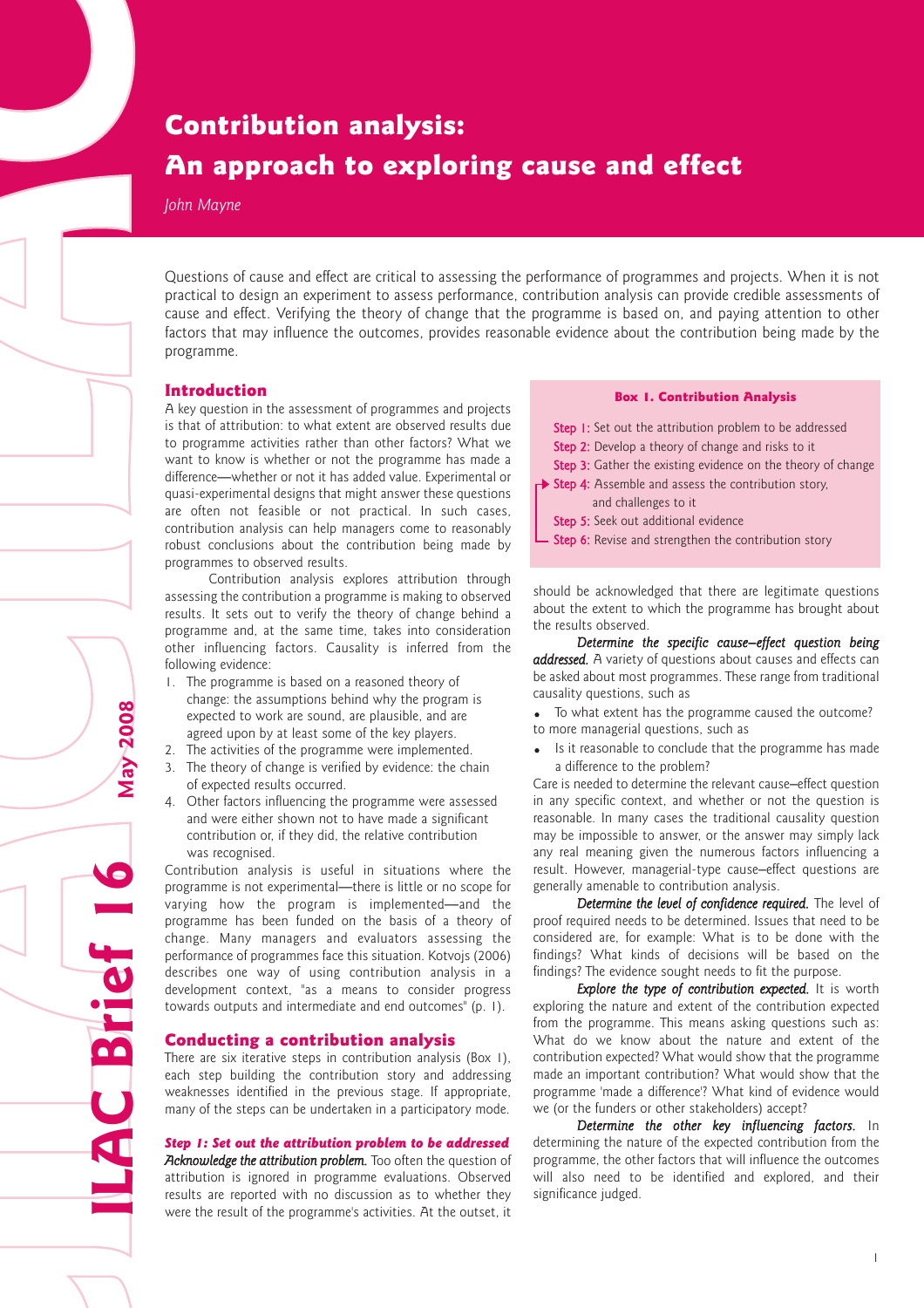#### ILAC Brief 16

*Assess the plausibility of the expected contribution in relation to*

*the size of the programme.* Is the expected contribution of the programme plausible? Assessing this means asking questions such as: Is the problem being addressed well understood? Are there baseline data? Given the size of the programme intervention, the magnitude and nature of the problem and the other influencing factors, is an important contribution by the programme really likely? If a significant contribution by the programme is not plausible, the value of further work on causes and effects needs to be reassessed.

# *Step 2: Develop the theory of change and the risks to it*

*Build a theory of change and a results chain.* The key tools of contribution analysis are theories of change and results chains. With these tools the contribution story can be built. Theories of change (Weiss, 1997) explain how the programme is expected to bring about the desired results—the outputs, and subsequent chain of outcomes and impacts (impact pathways of Douthwaite et al., 2007). In development aid, a logframe is often used to set out funders' and/or managers' expectations as to what will happen as the programme is implemented. The theory of change, as well as simply identifying the steps in the results chain, should identify the assumptions behind the various links in the chain and the risks to those assumptions. One way of representing a theory of change including its assumptions and risks is shown in Figure 1.

*Determine the level of detail.* Logic models/results chains/theories of change can be shown at almost any level of detail. Contribution analysis needs reasonably straightforward, not overly detailed logic, especially at the outset. Refinements may be needed but can be added later.

*Determine the expected contribution of the programme.* Making statements about the contribution of programmes to outputs is quite straightforward, but it is considerably more challenging to make statements about the contribution that programmes make to final outcomes (impacts). Three 'circles of influence' (Montague et al., 2002) are useful here:

- *direct control*—where the programme has fairly direct control of the results, typically at the output level;
- *direct influence*—where the programme has a direct influence on the expected results, such as the reactions and behaviours of its clients through direct contact, typically the immediate outcomes and perhaps some intermediate outcomes; and
- *indirect influence*—where the programme can exert significantly less influence on the expected results due to its lack of direct contact with those involved and/or the significant influence of other factors.

The theory of change is probably much better developed and understood—and expectations are clearer—at the direct control and direct influence levels than at the level of indirect influence.

*List the assumptions underlying the theory of change.* Typical logic models focus on the results expected at different levels, i.e., the boxes in the results chain in Figure 1. But a theory of change needs to spell out the assumptions behind the theory, for example to explain what conditions have to exist for A to lead to B, and what key risks there are to that condition. Leeuw (2003) discusses different ways of eliciting and illustrating these behind-the-scenes assumptions.

*Include consideration of other factors that may influence outcomes.* A well thought out theory of change not only shows the results chain of a programme but also how external factors may affect the results. In Figure 1, other influences (not shown) might be pressure from donors and/or a government-wide initiative to improve PM&E. Although it is not realistic to do primary research on external factors that may affect results, reasonable efforts should be made to gather available information and opinions on the contribution they might have.

*Determine how much the theory of change is contested.* Views may differ about how a programme is supposed to work. If many players contest the theory of change, this may suggest that overall understanding of how the programme is supposed to work is weak. If,



|                                    | <b>Results Chain</b>                                                                                        | <b>Theory of Change: Assumptions and Risks</b>                                                                                                                                                                                                                                                                                                                                                                                                                                                                                                                                                                                                  |
|------------------------------------|-------------------------------------------------------------------------------------------------------------|-------------------------------------------------------------------------------------------------------------------------------------------------------------------------------------------------------------------------------------------------------------------------------------------------------------------------------------------------------------------------------------------------------------------------------------------------------------------------------------------------------------------------------------------------------------------------------------------------------------------------------------------------|
| <b>Final Outcomes</b><br>(impacts) | More effective, efficient and<br>relevant agricultural programmes                                           | Assumptions: Better management will result in more effective, efficient and relevant<br>agricultural programmes.<br>Risks: New approaches do not deliver (great plans but poor delivery); resource cut-backs<br>affect PM&E first: weak utilisation of evaluation information.                                                                                                                                                                                                                                                                                                                                                                  |
| Intermediate<br><b>Outcomes</b>    | Strengthened management of<br>agricultural research                                                         | Assumptions: The new planning, monitoring and evaluation approaches will enhance the<br>capacity of the AROs to better manage their resources.<br>Risks: Management becomes too complicated; PM&E systems become a burden;<br>information overload; evidence not really valued for managing.<br>Assumptions: Over time and with continued participatory assistance, AROs will<br>integrate these new approaches into how they do business. The project's activities<br>complement other influencing factors.<br>Risks: Trial efforts do not demonstrate their worth; pressures for greater accountability<br>dissipate; PM&E systems sidelined. |
|                                    | Institutionalisation of integrated<br>PM&E systems and strategic<br>management principles                   |                                                                                                                                                                                                                                                                                                                                                                                                                                                                                                                                                                                                                                                 |
| Immediate<br><b>Outcomes</b>       | Enhanced planning processes, evaluation<br>systems, monitoring systems, and<br>professional PM&E capacities |                                                                                                                                                                                                                                                                                                                                                                                                                                                                                                                                                                                                                                                 |
| Outputs                            | information<br>training and workshops<br>facilitation of organisational change                              | Assumptions: Intended target audience received the outputs. With hands-on,<br>participatory assistance and training, AROs will try enhanced planning, monitoring and<br>evaluation approaches.<br>Risks: Intended reach not met; training and information not convincing enough for<br>AROs to make the investment; only partially adopted to show interest to donors.                                                                                                                                                                                                                                                                          |

Adapted from Horton et al. (2000).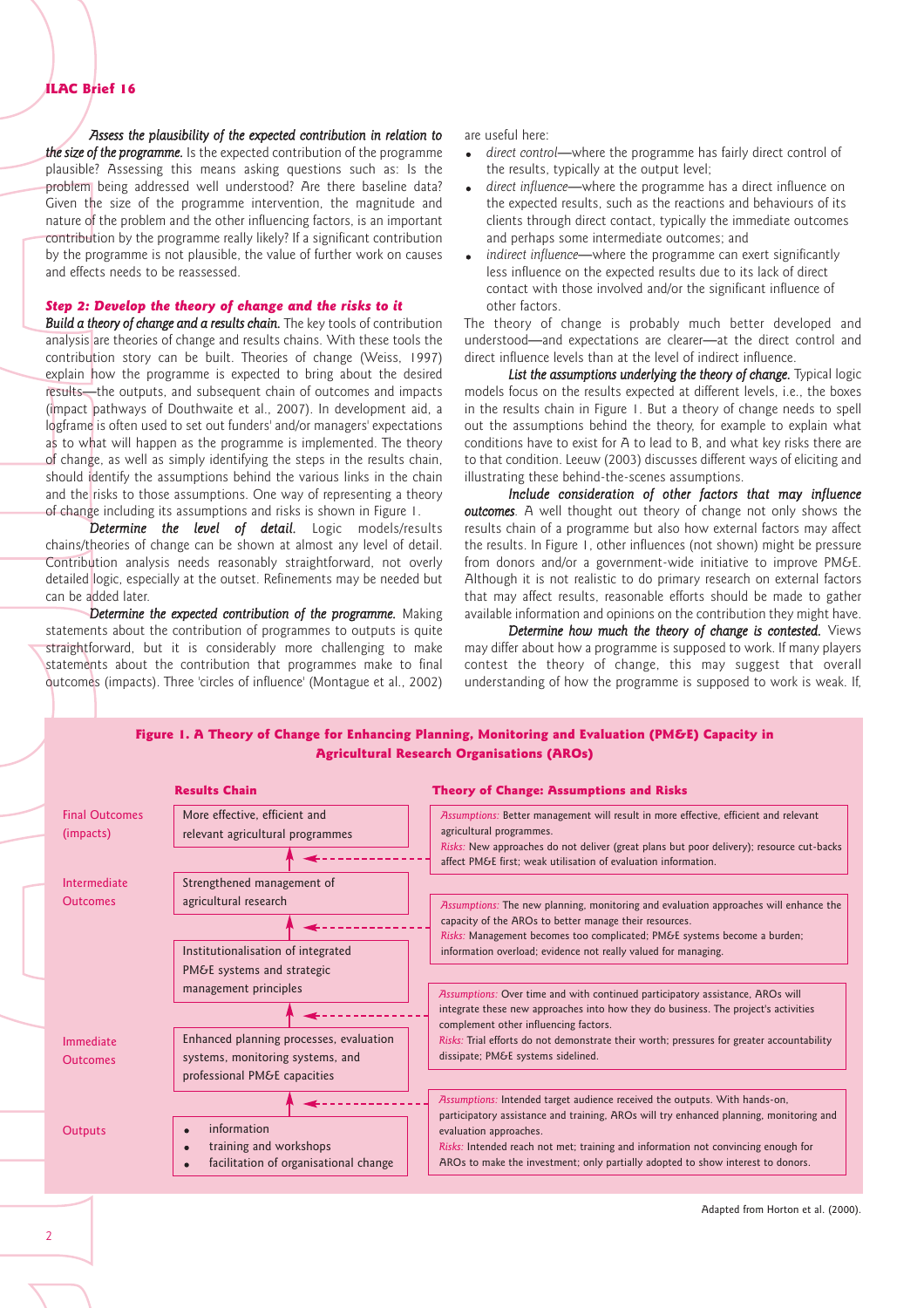after discussion and debate, key players cling to alternative theories of change, then it may be necessary to assess each of these—specifically the links in the results chain where the theories of change differ. The process of gathering evidence to confirm or discard alternative theories of change should help decide which theory better fits reality.

#### *Step 3: Gather existing evidence on the theory of change*

Assess the logic of the links in the theory of change. Reviewing the strengths and weaknesses of the logic, the plausibility of the various assumptions in the theory and the extent to which they are contested, will give a good indication of where concrete evidence is most needed.

*Gather the evidence.* Evidence to validate the theory of change is needed in three areas: observed results, assumptions about the theory of change, and other influencing factors.

*Evidence on results and activities*

Evidence on the occurrence or not of key results (outputs, and immediate, intermediate and final outcomes/impacts) is a first step for analysing the contribution the programme made to those results. Additionally, there must be evidence that the programme was implemented as planned. Were the activities that were undertaken and the outputs of these activities, the same as those that were set out in the theory of change? If not, the theory of change needs to be revised. *Evidence on assumptions*

Evidence is also needed to demonstrate that the various assumptions in the theory of change are valid, or at least reasonably so. Are there research findings that support the assumptions? Many interventions in the public and not-for-profit sectors have already been evaluated. Mayne and Rist (2006) discuss the growing importance of synthesising existing information from evaluations and research. Considering and synthesising evidence on the assumptions underlying the theory of change will either start to confirm or call into question how programme actions are likely to contribute to the expected results.

*Evidence on other influencing factors*

Finally, there is a need to examine other significant factors that may have an influence. Possible sources of information on these are other evaluations, research, and commentary. What is needed is some idea of how influential these other factors may be.

Gathering evidence can be an iterative process, first gathering and assembling all readily available material, leaving more exhaustive investigation until later.

#### *Step 4: Assemble and assess the contribution story, and challenges to it*

The contribution story, as developed so far, can now be assembled and assessed critically. Questions to ask at this stage are:

- Which links in the results chain are strong (good evidence available, strong logic, low risk, and/or wide acceptance) and which are weak (little evidence available, weak logic, high risk, and/or little agreement among stakeholders)?
- How credible is the story overall? Does the pattern of results and links validate the results chain?
- Do stakeholders agree with the story—given the available evidence, do they agree that the programme has made an important contribution (or not) to the observed results?
- Where are the main weaknesses in the story? For example: Is it clear what results have been achieved? Are key assumptions validated? Are the impacts of other influencing factors clearly understood? Any weaknesses point to where additional data or information would be useful.

So far, no 'new' data has been gathered other than from discussions with programme individuals and maybe experts, and perhaps a literature search. At this point, the robustness of the contribution story, with

respect to the attribution question(s) raised at the outset, is known and will guide further efforts.

#### *Step 5: Seek out additional evidence*

*Identify what new data is needed.* Based on the assessment of the robustness of the contribution story in Step 4, the information needed to address challenges to its credibility can now be identified, for example, evidence regarding observed results, the strengths of certain assumptions, and/or the roles of other influencing factors.

Adjust the theory of change. It may be useful at this point to review and update the theory of change, or to examine more closely certain elements of the theory. To do this, the elements of the theory may need to be disaggregated so as to understand them in greater detail.

*Gather more evidence.* Having identified where more evidence is needed, it can then be gathered. Multiple approaches to assessing performance, such as triangulation, are now generally recognised as useful and important in building credibility. Some standard approaches to gathering additional evidence for contribution analysis (Mayne, 2001) are:

- Surveys of, for example, subject matter experts, programme managers, beneficiaries, and those involved in other programmes that are influencing the programme in question.
- Case studies, which might suggest where the theory of change could be amended.
- Tracking variations in programme implementation, such as over time and between locations.
- Conducting a component evaluation on an issue or area where performance information is weak.
- Synthesising research and evaluation findings, for example using cluster evaluation and integrative reviews, and synthesising existing studies.

#### *Step 6: Revise and strengthen the contribution story*

New evidence will build a more credible contribution story, buttressing the weaker parts of the earlier version or suggesting modifications to the theory of change. It is unlikely that the revised story will be foolproof, but it will be stronger and more credible.

Contribution analysis works best as an iterative process. Thus, at this point the analysis may return to Step 4 (Box 1) and reassess the strengths and weaknesses of the contribution story.

Box 2 illustrates some of the steps in contribution analysis in one evaluation and makes suggestions about what else could have been done.

## Levels of contribution analysis

Three levels of contribution analysis lead to different degrees of robustness in statements of contribution:

*Minimalist contribution analysis.* At this level, the analysis (1) develops the theory of change, and (2) confirms that the expected outputs were delivered. Statements of contribution are based on the inherent strength of the theory of change and on evidence that the expected outputs were delivered. For example, in a vaccination programme, if the outputs (vaccinations) are delivered, then the outcome of immunisation can be assumed based on the results of previous vaccination programmes. The weaknesses of this level of analysis are any perceived weaknesses in the theory of change.

*Contribution analysis of direct influence.* This level of analysis starts with minimalist analysis and gathers and builds evidence that (1) the expected results in areas of direct influence of the theory of change were observed, and (2) the programme was influential in bringing about those results, taking other influencing factors into consideration.